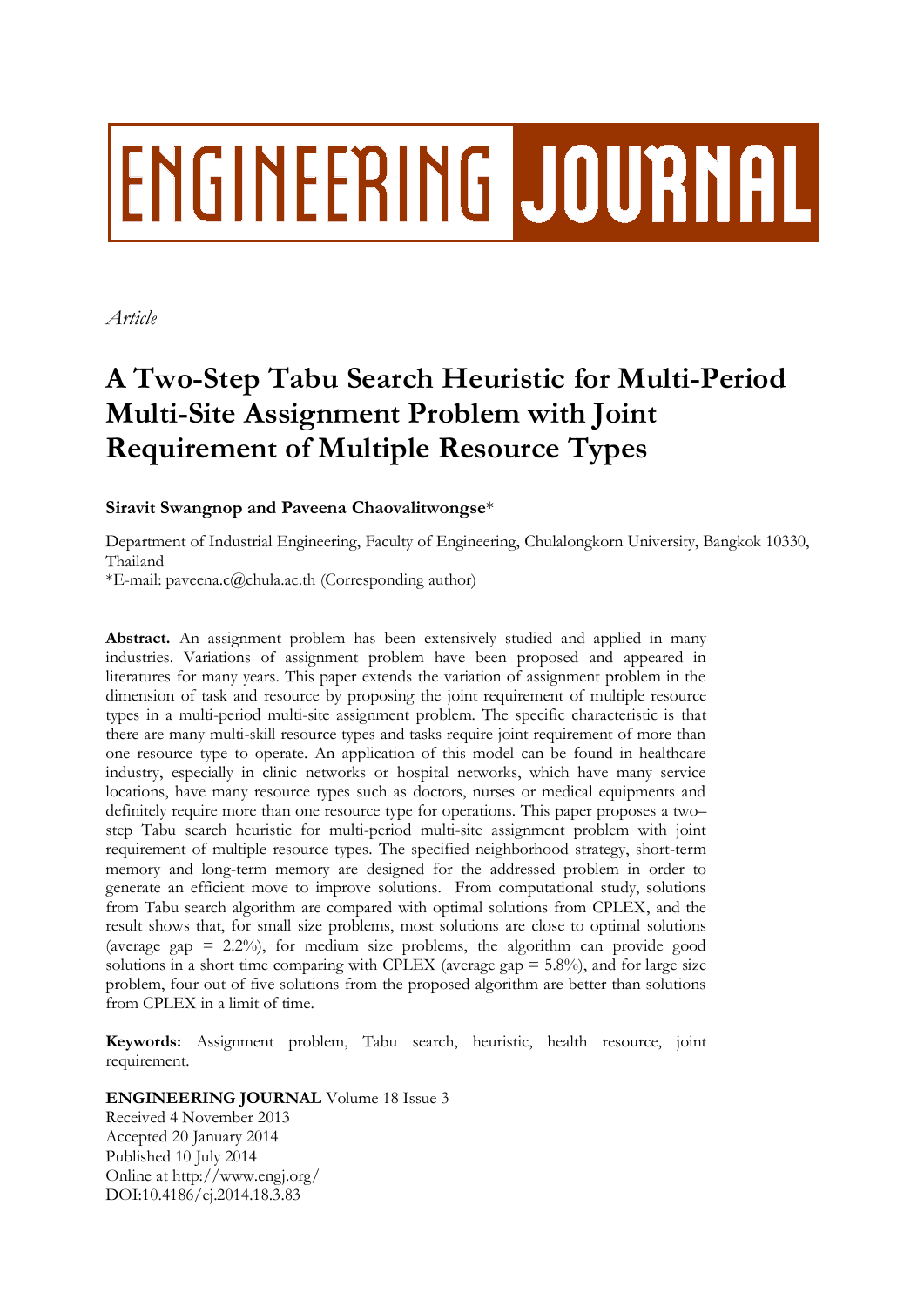#### **1. Introduction**

An assignment problem has been extensively studied and applied in many industries, namely dairy [1], clothing [2], mining [3], airlines [4], automated manufacturing [5] and service industries [6]. First appearing in 1952 [7], the classic assignment problem is to find a one-to-one matching between n tasks and m agents and the objective function is to minimize the total cost. Over the past few decades, the classic assignment problem has been extended and many variations of the assignment problem are proposed, for example, variation in objective function such as maximizing profit[8, 9] or minimizing the maximum number of travelling time[10], variation in planning period such as three-dimensional assignment problem [11], multiperiod assignment problems for medical residents [12], multi-period machine assignment [13] or variation in task and resource such as multi-resource generalized assignment problem [14], resource-constrained assignment scheduling [15], assignment problem with seniority and job priority constraints [16] and generalization of multi-resource generalized assignment problem [9].

In this study, we extend the variation of assignment problem in the dimension of task and resource by proposing the joint requirement of multiple resource types in a multi-period multi-site assignment problem. This specific characteristic is that there are multiple resource types and tasks require joint of more than one resource type for operations. This model can be found in healthcare industry, especially in clinic networks or hospital networks, which have many service locations, have many resource types such as physicians, nurses or medical equipments and require more than one resource type for operations. Only qualified resources can do tasks or treatments and allocating each resource to each site has different operation cost. The resource planners have to decide where their resources should be assigned to maximize total profit.

The remaining parts of this paper are organized as follows. The related work is reviewed in section 2. In section 3, the statement of problem and mathematical model are described. Then, Tabu search algorithm and computational experiment are presented in section 4 and 5. Finally, the conclusion and future works are summarized in section 6.

#### **2. Related Work**

In academic view, this kind of multi-period multi-site assignment problems can be found in a problem of emergency resource allocation [17-21] and a problem of health staff scheduling [22-26]. An emergency resource allocation is a problem of allocating resources such as health staff, equipments and medical supplies from possible depots or responds units to disaster sites in the disaster situations such as earthquakes, floods or hurricanes while health staff scheduling is a problem of assigning physician, nurses or aides to hospitals, wards or shifts. Both problems consider allocating or assigning resources to suitable shifts or sites as in the proposed problem and many of them consider multiple resource types.

For emergency resource allocation, their resources can be one or more than one type and time period for planning can also be one or more than one period. The performance of allocation processes and decisions in a few days after disaster strikes is an important key to reduce the number of fatalities [21]. Zhang et al. [17] proposed the model and algorithm for allocating multiple resources from emergency depots to disaster sites to fulfill all demands. Ozdamar et al. [18] proposed emergency logistics planning model in natural disaster, which consists of two decisions: allocating multiple commodities to the disaster sites and scheduling the vehicles. Tzeng et al. [20] designed a relief-distribution model for distributing relief items from collection points to transfer candidate depots and relief demand points. More details of this problem can be seen in Caunhye et al. [27] reviewing the optimization models in emergency logistics, Altay and Green Iii [28] surveying the existing OR/MS literatures in disaster operations managements and Fiedrich et al. [21] providing the definitions of core components in Emergency resource allocation problem.

For health staff scheduling, a scope of allocation and assignment can be limited in one ward/department [22, 23, 29-32], in many wards/departments in one hospital [24] or in many hospitals [25, 26, 33]. Most researchers have focused on nurse scheduling more than physician scheduling [34] and both staff are mostly considered separately. Ernst et al. [34] reviewed a problem of staff scheduling and rostering in which health staff scheduling is included. Trivedi and Warner [24] proposed algorithm for allocating available float pool of nursing personnel to various inpatient units in a hospital. The nursing personnel are divided into three types which are registered nurses, licensed practical nurses and aides and substituting of those staff is allowed with different performance. Aickelin and Dowsland [22, 29] and Dowsland [30] also considered the problem of nurse scheduling. In their models, there are sets of shift pattern and nurses are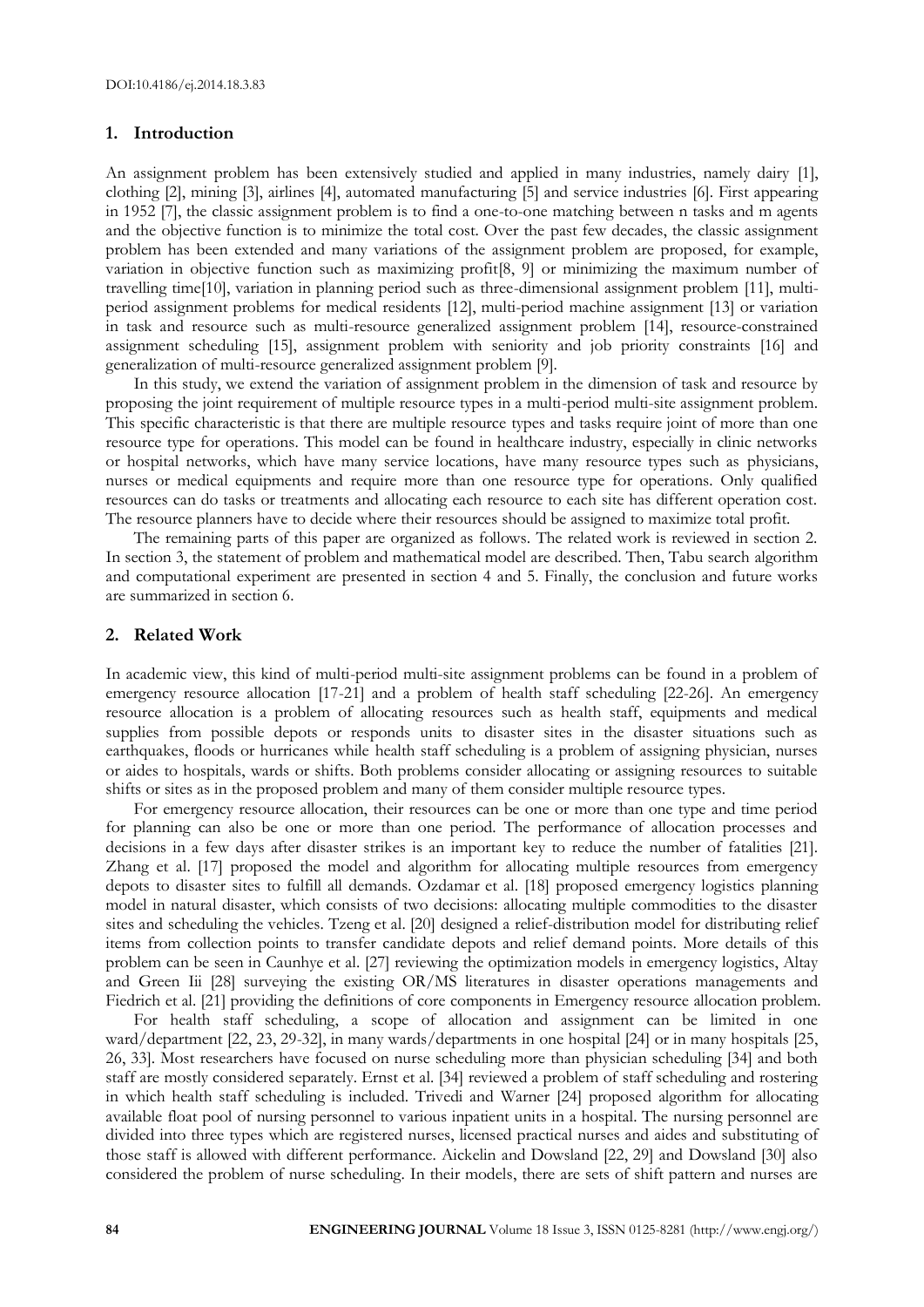divided into many grades in which higher graded nurses can substitute nurses in lower grades. The decision is to assign nurses to shift patterns, which provides the different penalty cost in each shift pattern. For physician scheduling, Carter and Lapierre [23] studied the problem of physician scheduling in emergency room while Goyal and Yadav [33] developed mathematical model and heuristic for allocating physicians to various medical institutions. Other health staff scheduling models can be seen in [25, 26, 31, 32].

Most of these studies mainly focus on allocating or assigning resources to working sites or shifts. However, they usually consider assigning only one type of resource and if they consider multiple resources types, they do not concern joint requirement of resource types.

Another kind of problem related to the considered problem is the generalized assignment problem (GAP) in which there are many agents who has own capacity for doing tasks and they can do many tasks as long as they have enough capacity. In the past decades, many extensions of GAP are proposed and models concerning multiple resource types and joint of multiple resources are arisen. Gavish and Pirkul [14] proposed multi-resource generalized assignment problem (MRGAP), which extends GAP by allowing agents to have multiple resources and their resources are consumed when accomplishing their tasks. Mazzola and Neebe [15] defined the assignment problem with side constraints (APSC) which extends GAP as MRGAP but the resources in the system is not separated by individual. All agents can use the resources in the system until resources are out. Toktas et al. [35] combined the characteristics of the GAP and MRGAP with the APSC and generates two additional problems: collectively capacitated generalized assignment problem (CCGAP) and assignment problem with individual capacities (AIPC). Alidaee et al. [9] presented the assignment model that includes the model of MRGAP as special cases. This new model is called generalization of MRGAP (GMRGAP). An extension is that their tasks consist of many operations and if tasks are done, all its operations must be completed.

Also, although models in this problem consider multiple resources assignment and their resources can be assigned to many tasks, most models have the condition that each task must to be assigned to only one resource. There is only a model of Alidaee et al. [9] which studied deeply in assigning multiple resources to tasks. However, they have the different objective and do not consider a dimension of multiple period and multiple sites as in our models.

Although this kind of problem is in the focus of many researchers and have been extended in many areas, there are no any models considering multi-period multi-site assignment problems with joint requirement of multiple resource types as in the considered model. The objective of this research is to develop the mathematical model and the solution method based on Tabu search algorithm.

#### **3. Problem Description**

A multi-period and multi-site assignment problem determines where resources are and what resources do in each period. In our model, there are many resource types and tasks require multiple resource types for operation. All resources are allocated to the site with different operation cost, and each resource is limited to be in one site. Each task at sites provides different benefit, and resources are assigned to do tasks for total profit maximization.

A mathematical model can be written as follows:

#### *Index*

 $i = \text{index for tasks}; i \in \{1, 2, 3, ..., I\}$ *j* = index for resources;  $j \in \{1, 2, 3, ..., J\}$  $p =$  index for periods;  $p \in \{1, 2, 3, ..., P\}$  $r =$  index for resource types;  $r \in \{1, 2, 3, ..., R\}$  $s = \text{index for sites}; s \in \{1, 2, 3, ..., S\}$ 

*Set*

 $I_{ps}$  = set of task i occurring in site s in period p.

#### *Parameters*

 $g'_{pi}$  =1 if resource j in type r is qualified to do task i in period p.  $= 200$  otherwise. [Big M value]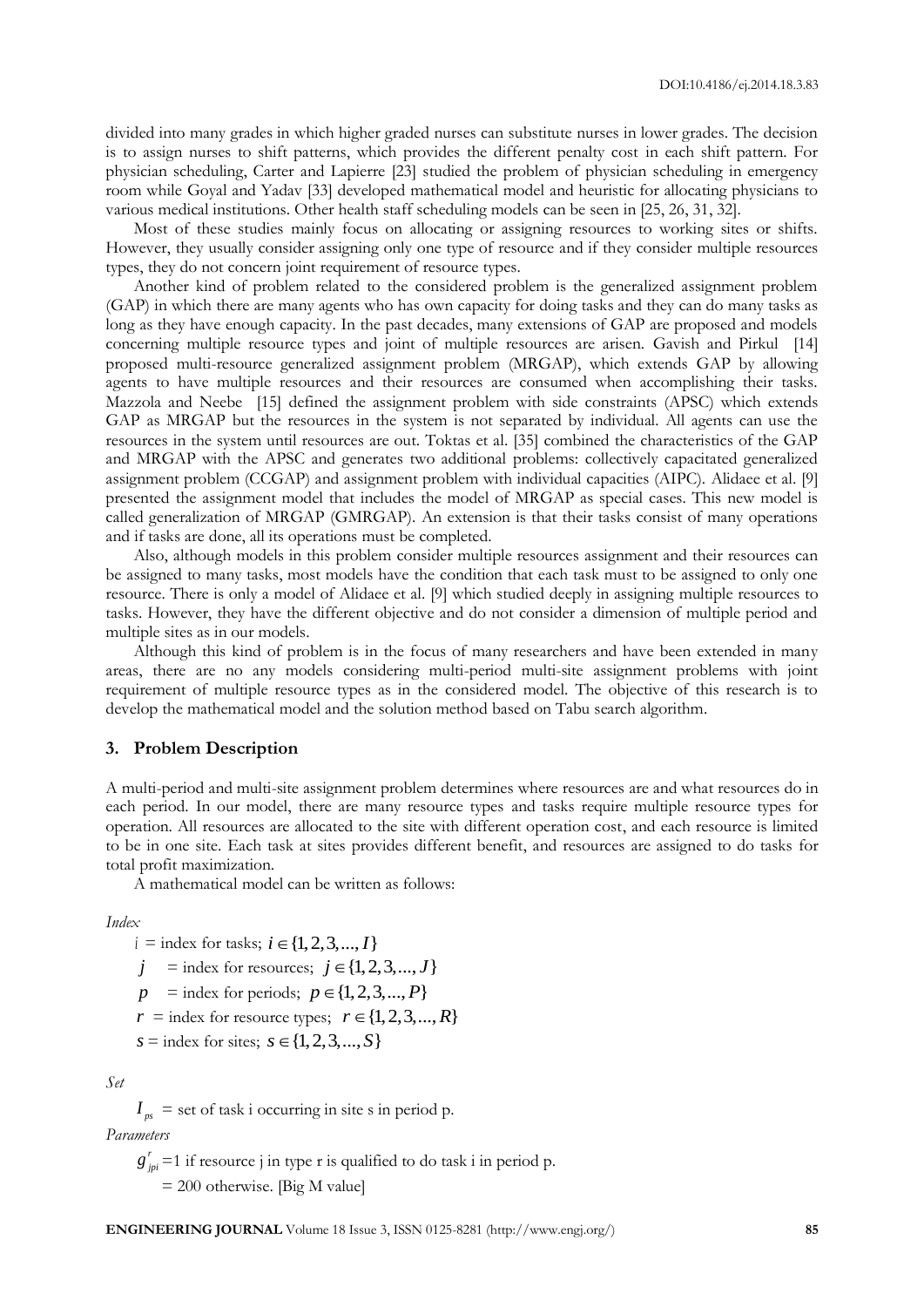- $b'_{pi}$  = 1 if task i in period p requires resource type r.  $= 0$  otherwise.
- $B_{pi}$  = benefit when task i in period p is executed.
- $C'_{js}$  = operation cost when resource *j* in type *r* is assigned to site *s*.
- $I_{ps}$  = set of task i occurring in site s in period p.

#### *Decision variables*

 $Y_{jpi}^r = 1$  if resource j in type r is assigned to task i in period p.

 $= 0$  otherwise.

 $Z_{js}^{r} = 1$  if resource j in type r is assigned to site s.

 $= 0$  otherwise.

 $W_{pi}$  = 1 if task i in period p is executed.

 $= 0$  otherwise.

*Objective function*

$$
\text{Maximize total profit} = \sum_{p=1}^{P} \sum_{i=1}^{I} B_{pi} W_{pi} - \sum_{r=1}^{R} \sum_{j=1}^{J} \sum_{s=1}^{S} C_{js}^{r} Z_{js}^{r} \tag{1}
$$

*Constraints*

$$
\sum_{i=1}^{I} g_{jpi}^{r} Y_{jpi}^{r} \le 1 \ ; \forall r \in \{1, ..., R\}, j \in \{1, ..., J\}, p \in \{1, ..., P\}
$$
 (2)

Location constraint:

Qualification constraint:

$$
\sum_{s=1}^{S} Z_{js}^{r} = 1 ; \forall r \in \{1, ..., R\}, j \in \{1, ..., J\}
$$
\n(3)

Joint requirement constraint:

$$
\sum_{j=1}^{J} g^{r}_{jpi} Y^{r}_{jpi} = b^{r}_{pi} W_{pi}; \forall r \in \{1, ..., R\}, p \in \{1, ..., P\}, i \in \{1, ..., I\}
$$
 (4)

Available task constraint:

$$
\sum_{j=1} g'_{jp} Y'_{jp} = b'_{pi} W_{pi}; \forall r \in \{1, ..., R\}, p \in \{1, ..., P\}, i \in \{1, ..., I\}
$$
(4)  

$$
Z'_{js} \ge Y'_{jp} ; \forall r \in \{1, ..., R\}, j \in \{1, ..., J\}, p \in \{1, ..., P\}, s \in \{1, ..., S\}, i \in I_{ps} (5)
$$

**86 ENGINEERING JOURNAL** Volume 18 Issue 3, ISSN 0125-8281 (http://www.engj.org/) *r* The objective function, Eq. (1), maximizes the total profit, which is calculated from total benefits and total operation cost of all resources. Eq. (2) enforces that only qualified resources can do tasks and each resource is assigned to only one task per period. Eq. (3) enforces that each resource must be assigned to only one site. Eq. (4) states that only qualified resources can do tasks and tasks can be done when joint requirements of resources are satisfied, for example, if a task requires resource type 1 and 2, this task can be done  $(W_{pi} = 1)$  when there are two qualified resources, selected from resource type 1 and 2, assigned to do this task. Each site has different tasks and resources can do only tasks in the site where they are assigned. Eq. (5) is used for enforcing this restriction.

#### **4. Tabu Search Algorithm**

Tabu search (TS) is a well-known meta-heuristic for solving a combinatorial optimization initiated by Glover [36-38]. A basic process for finding solutions by Tabu search algorithm is roughly divided into three steps: set an initial solution, find neighborhoods and select neighborhood to be new solution. The second and third steps are done iteratively until stopping criteria is met. Efficiency of Tabu search algorithm mainly depends on the structure of neighborhood, Tabu list and long term memory. Good neighborhood lets the algorithm find the best solution in a short time. Because moving to worse solutions is allowed, Tabu list is used to prevent algorithm from cycling or being stuck in a local optimum. Long term memory is usually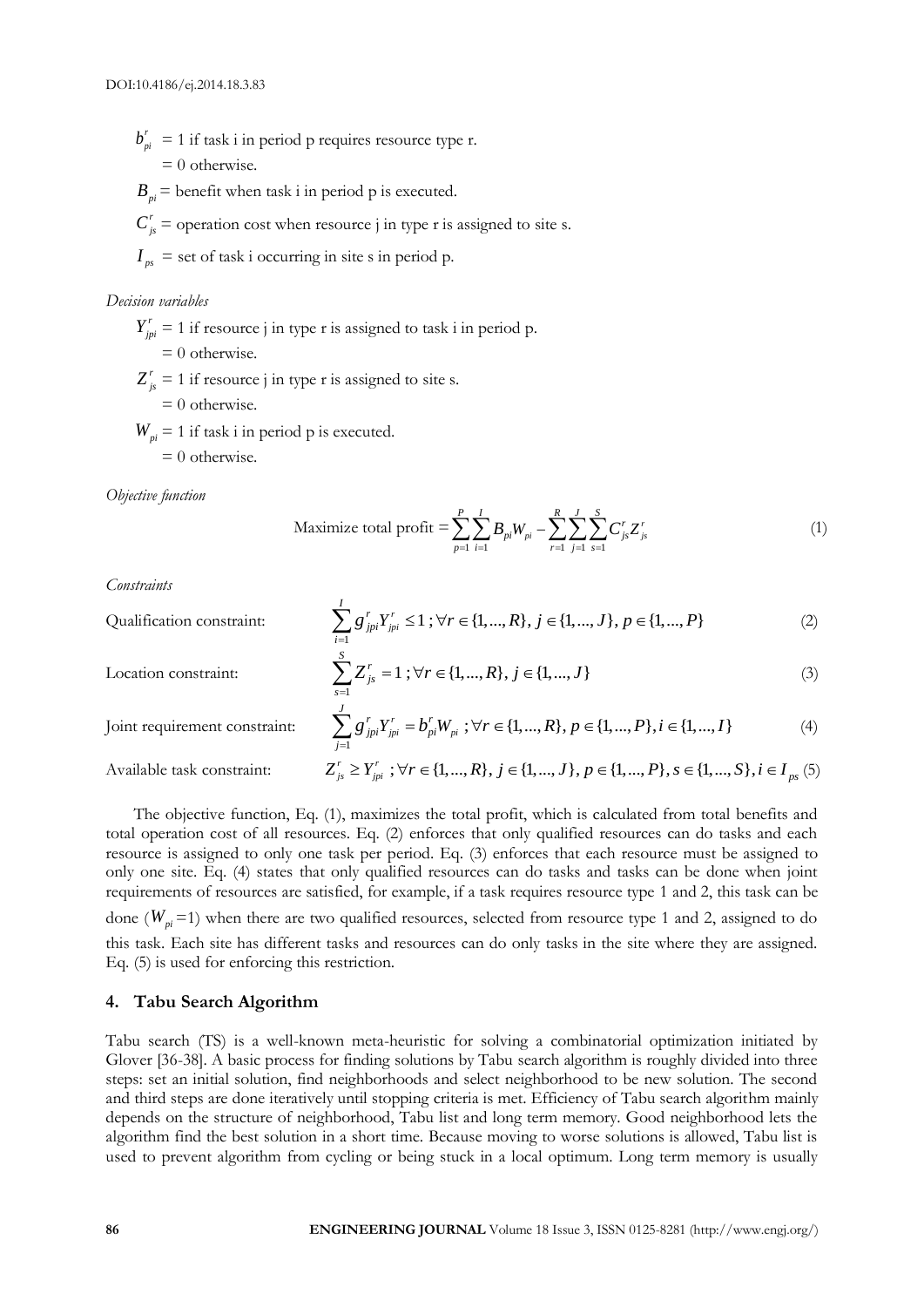used to identify the good or bad elements of the solutions or the unvisited regions and then provide the good direction of the next move.

Tabu search algorithm is widely applied in allocation, scheduling and assignment problem [5, 31, 39-43]. For problems whose decision can be divided into many steps as our model, one approach for developing algorithm is to separate the decision into many steps depending on characteristics of the problem and algorithms for each step are developed [32, 34, 43-45].

For our problem, as described in previous section, the decision of the model is to find the suitable sites (allocation) and suitable tasks (assignment) for resources. To develop algorithm for the considered problem, we separate the decision into two steps: allocating resource to sites and then assigning resources to tasks. We propose a two-step Tabu search algorithm for solving the considered problem: Main Tabu searh algorithm (MTS) for resource allocation in the first step and Sub Tabu search algorithm (STS) for resource assignment in the second step.

A structure of two-step Tabu search algorithm is illustrated in Fig. 1. The algorithm starts from generating an initial solution in Main Tabu searh algorithm (MTS). Then, a process of finding all neighborhoods is done. Each neighborhood is a set of resources which should be moved to some sites to provide a better solution. Because getting true objective function of all neighborhoods by using Sub Tabu search algorithm (STS) takes a lot of computational time, we have a process of reducing the number of neighborhood by selecting only some neighborhoods with some criteria to be candidates. After candidate list is generated, Sub Tabu Search Algorithm (STS) will be done to find a solution of resource assignment of each candidate and the true objective function will be calculated. In our STS, we design a specific Tabu list, neighborhood and diversification technique for getting better solution. After all candidates are calculated by STS, the best candidate is selected to be a new initial solution for MTS and the process of updating Tabu list and best known solution in MTS are done. The process is done iteratively until reaching the stopping criteria. The detail of MTS and STS is described as follows:



Fig. 1. Structure of two-step Tabu search algorithm.

#### **4.1. Main Tabu Search Algorithm (MTS)**

Details of Main Tabu Search Algorithm are described as follows:

Generate an initial solution: All resources are assigned to the site that has the lowest operation cost. Then, the problem is split up into many sub-problems. One sub-problem is a problem of one site and one period. Then, CPLEX is used to find an optimal solution of each sub-problem.

**Find all neighborhoods:** The objective of this step (MTS) is to move resource to the better site. Neighborhoods are generated from moving set of resources from sites to another or, in other words, changing the value of  $Z^r_{j}$  from 1 to 0 and the value of  $Z^r_{j}$  from 0 to 1. The destination site to which these resources are moved is the site where there are unassigned tasks (tasks that nobody does). The moved resources are the resource in each type that can do those unassigned tasks, which selects only one resource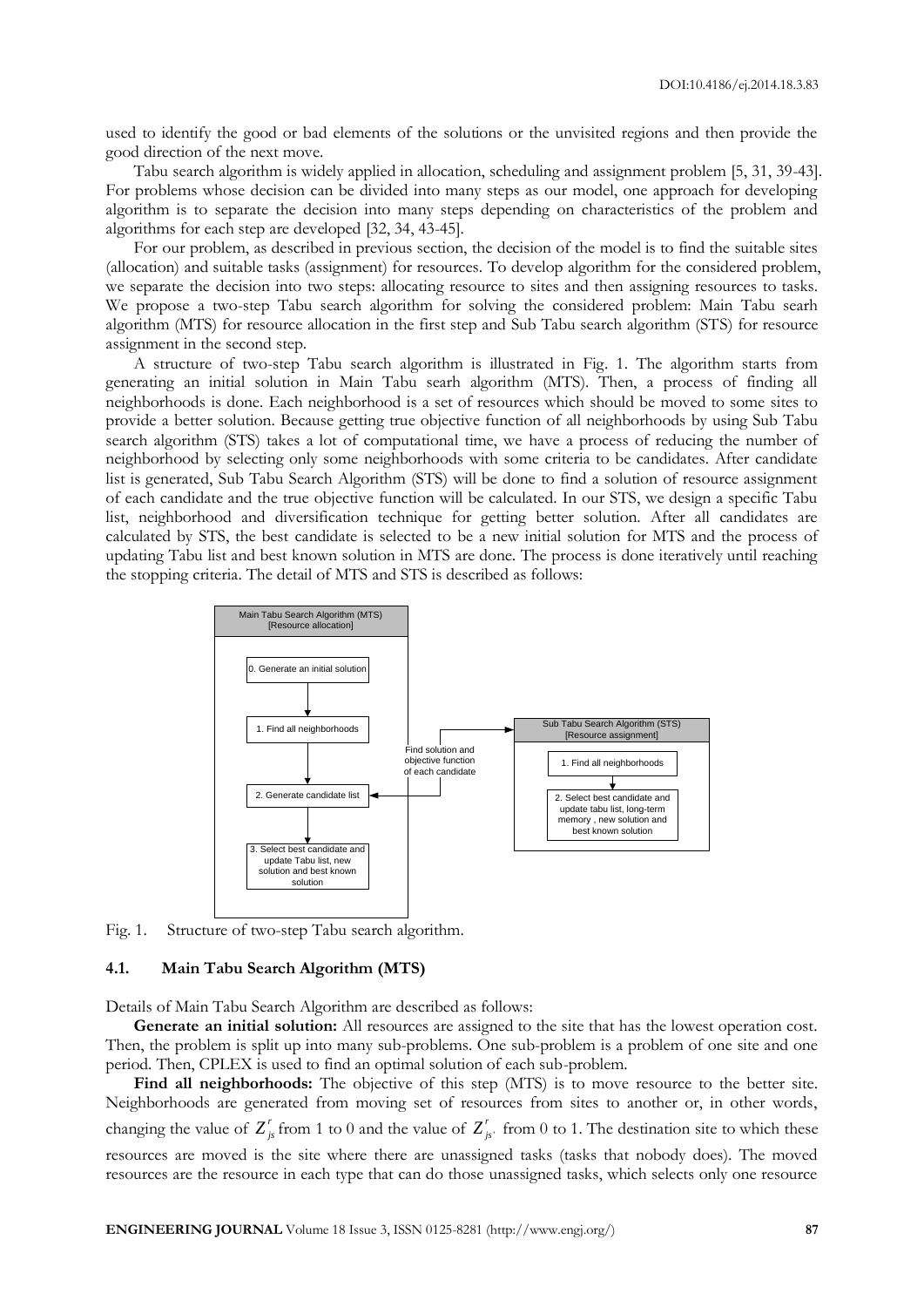per type. For example, in Fig. 2, task  $i_1$  in site  $s_2$  is an unassigned task requiring resource type  $r_2$  and  $r_4$ . The resource  $j_1$  and  $j_2$  of type  $r_2$  and  $j_3$  and  $j_4$  of type  $r_4$  can do this task. Suppose  $j_1$  and  $j_3$  are selected to move and, in initial solution,  $j_1$  is in  $s_3$  and  $j_3$  is in  $s_5$ . Generating neighborhood is to move resource  $j_1$  from site  $s_3$  and  $j_3$  from site  $s_5$  to site  $s_2$  or, in other words, to change the value of  $Z_j^{r_2}$ '1°3  $Z_{j_1s_3}^{r_2}$  and 4  $3"5$  $Z_{j,s_s}^{r_4}$  from 1 to 0 and the value of  $Z_{j_s}^{r_2}$  $1 - 2$  $Z_{j,s}^{r_2}$  and  $Z_{j_s}^{r_4}$  $3<sup>2</sup>$  $Z_{j,s}^{r_4}$  from 0 to 1. Other neighborhoods can be generated with the same concept which is moving  $j_1$  and  $j_4$  to site  $s_2$ , moving  $j_2$  and  $j_3$  to site  $s_2$  and moving  $j_2$  and  $j_4$ to site  $s_2$ . This process will be done with all unassigned tasks to generate all neighborhoods.



Fig. 2. Example of generating neighborhood in MTS.

**Generate candidate list:** Because there are a lot of neighborhoods in this step, we reduce the number of neighborhoods by selecting only some neighborhoods. We calculate surrogate objective function of each neighborhood, which consumes short computational time, and select only the best M neighborhoods to be the candidate in the candidate list. If there is more than one candidate generated from one task, only the candidate which has the highest surrogate objective function is considered to be in candidate list.

- Surrogate objective function  $=$  Tbg  $-$  Tbl  $+$  Toc
	- o Tbg= Total possible benefit gain, which is the sum of highest benefits of unassigned tasks that each moved resource can do in each period in new site.
	- o Tbl = Total benefit lost from moving all resource to new site.
	- o Toc = Total additional operation cost from moving all resource to new site.

**Tabu list:** Tabu list is a short term memory used for preventing cycling. In our model, all moved resources from the best neighborhood are added to Tabu list. The resources in Tabu list are not allowed to be moved to other sites for N iterations.

**Stopping rule:** MTS will be run iteratively until reaching the maximum iteration W or the maximum computational time V.

#### **4.2. Sub Tabu Search Algorithm (STS)**

For each candidate, one or more resources are moved to the new site and then resources in some sites and periods are changed. The algorithm in this step is to assign resources in these sites and periods to unassigned tasks to get as much benefit as possible. Those sites and periods will be calculated by this algorithm one by one until all of them are considered.

An initial solution in this step is the solution from MTS. Details of Sub Tabu Search Algorithm are described as follows:

Find all neighborhoods: Because the objective of this step is to assign resource to unassigned tasks, the neighborhood is generated from selecting some resources to do unassigned tasks ( $W_{pi} = 0$ ). Both available resources (resources which are not assigned to any tasks) and unavailable resources (resources which are assigned to some tasks) are able to be reassigned to do unassigned tasks. A set of resources which provides the minimum benefit lost from reassigning them to do the unassigned task is selected to be the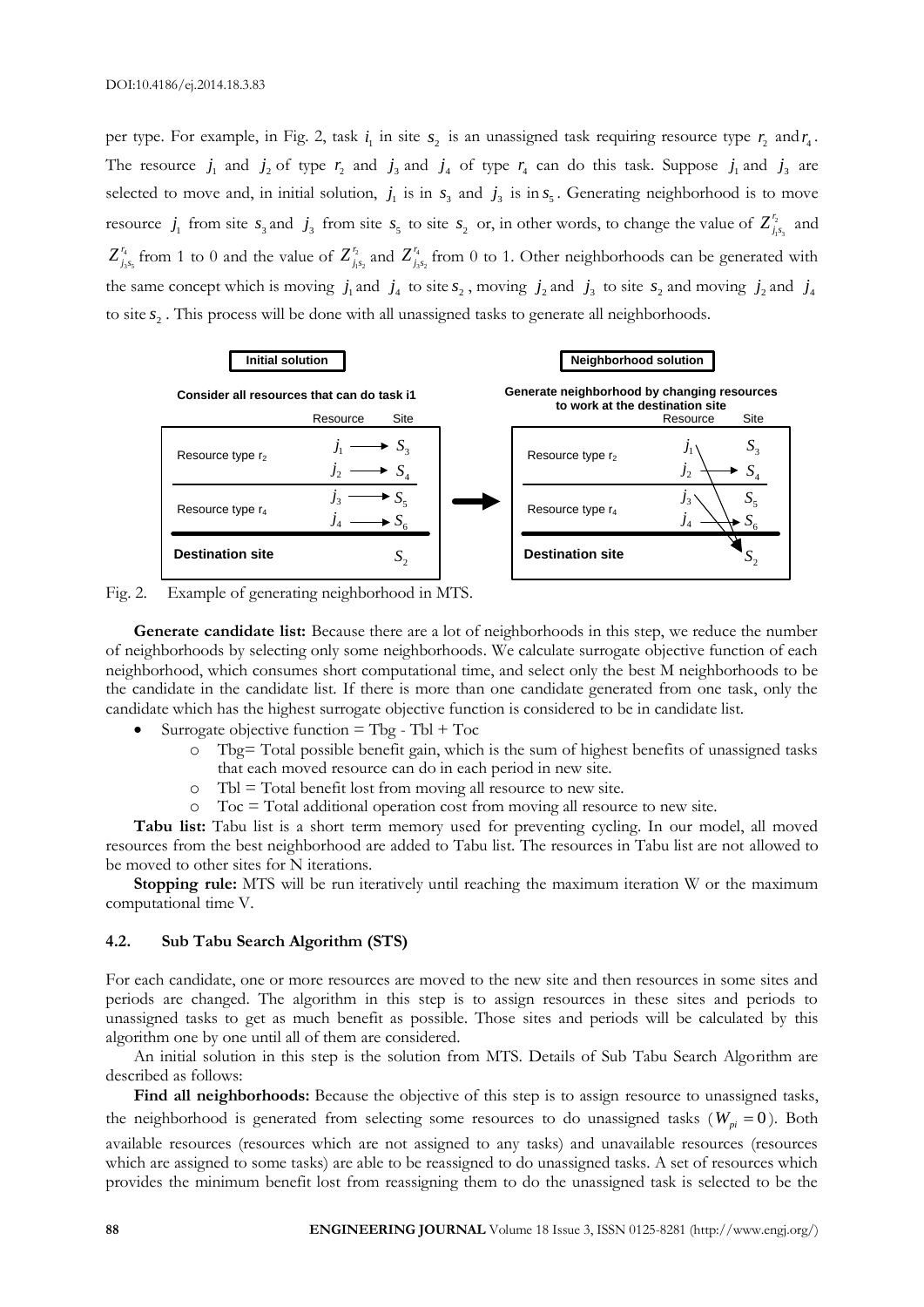neighborhood. The benefit lost of each neighborhood is calculated from the sum of benefit of all tasks which are cancelled because of changing resources from doing the tasks that they were assigned to doing new unassigned tasks. For example, Fig. 3, an unassigned task  $i_5$  in period  $p_1$  requires resource type  $r_2$ , which resource  $j_3$  and  $j_4$  can do, and type  $r_3$ , which resource  $j_5$  and  $j_6$  can do. Suppose, in initial solution,  $j_3$  and  $j_4$  do task  $i_1$  and  $i_2$  whose benefit is 100 and 50 respectively while  $j_5$  and  $j_6$  do task  $i_3$  and  $i_4$ whose benefit is 200 and 150 respectively. To generate neighborhood, we select resource  $j_4$  and  $j_6$  to do this unassigned task because they provide the minimum benefit lost from cancelling tasks  $(B_{p_1 i_2} + B_{p_1 i_4} = 50 + 150 = 200)$ . The neighborhood is to change the value of  $Y_{i_4}^{r_2}$  $4 P_1$ <sup>1</sup>  $Y_{j_4p_1i_2}^{r_2}$  ,  $W_{p_1i_2}$  ,  $Y_{j_6}^{r_3}$  $6P1'$  $Y_{j_6p_1i_4}^{r_3}$  and  $W_{p_1i_4}$ from 1 to 0 and change the value of  $Y_i^{\prime}$ 4 P<sub>1</sub>  $\frac{1}{5}$  $Y_{i_1, i_2, i_3}^{r_2}$ ,  $Y_{i_4}^{r_3}$  $6P15$  $Y_{j_{6}p_{i}i_{5}}^{r_{3}}$  and  $W_{p_{i}i_{5}}$  from 0 to 1. Qualified resources in this step must not only be able to do unassigned tasks but also be in the site which has those unassigned tasks. This step is done with all unassigned tasks to generate all neighborhoods. After having all neighborhoods, the neighborhood which has the highest objective function is selected to be a new initial solution. This process is done iteratively until the objective function does not improve for P iterations.



Fig. 3. Example of generating neighborhood in STS.

**Tabu list:** All changed resources and tasks from the best neighborhood are added to Tabu list. They are not allowed to be changed for Q iterations.

**Diversification technique:** This is a technique in Tabu search algorithm to enable the searching process to move and find neighborhoods in different area of solution space. We collect a frequency of tasks done in each iteration to long term memory. If the objective function of solution does not improve for D iterations, the benefit of each task will be divided by this frequency and the new benefit will be used to find the neighborhood. The process will be done for E iterations and then the long term memory will be reset.

#### **5. Computational Experiments**

A Tabu search algorithm is tested to evaluate the efficiency of the proposed algorithm to the considered problem. The algorithm was coded in C# 2010 and run on the Windows 7 Ultimate with Intel Core i5- 2410M, CPU 2.30GHz and RAM 4GB. We compare our results with solutions from commercial optimization tool (ILOG CPLEX 12.1.0).

Test problems are generated into three different sizes. The first set of problem is a small size problem which takes short computational time. That is, CPLEX can find an optimal solution in a few second. The second set is a medium size problem which takes less than 4,000 seconds to find an optimal solution while the third set, a large size problem, takes more than 4000 seconds.

For the small size problem, the number of resource type is fixed to 2 (ratio of task that requires 1 type and 2 types is set to 25%: 75%). The number of period is set to 3 and 6 while the number of site is set to 5 and 10. A ratio of resource and task is set to 1:2 [6 resources: 12 tasks and 10 resources: 20 tasks] and ratio of resource that can do each task is set to 0.4. Operation cost and benefit are randomized uniformly between 500 to 2,000 and 400 to 4,000 respectively. For each problem set, 10 tests are generated.

For the medium size problem, the experiment is separated into 2 parts. A ratio of resource and task is varied in the first part while the number of resource type and the ratio of task that requires each type are varied in the second part. In the first part, the number of resource is varied from 10 to 16 and the ratio of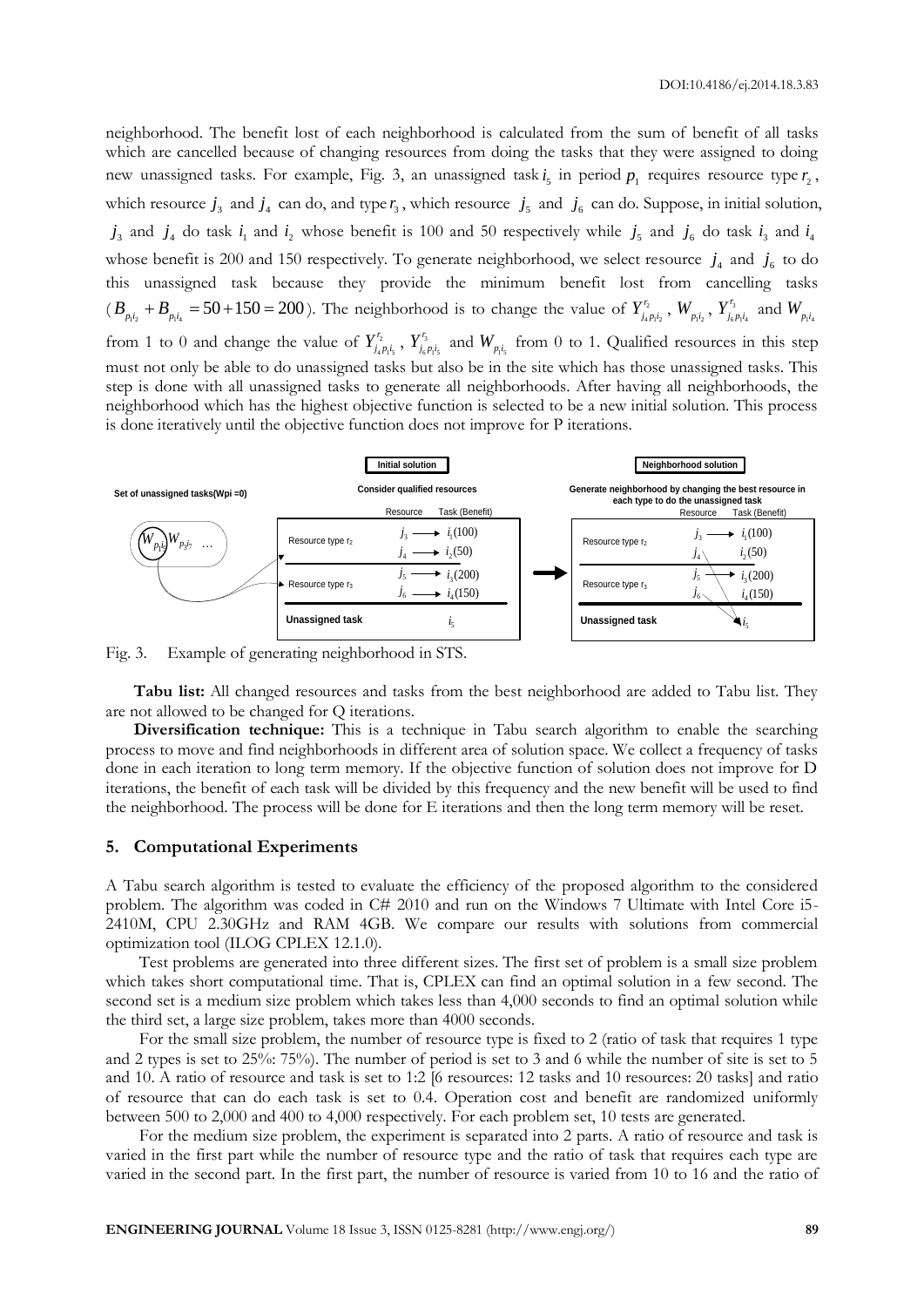resource and task is set to 1:2 and 1:4. The number of resource type, period and site are fixed to 2, 12 and 5 respectively. In the second part, the number of resource type is set to 2 and 3. The ratio of tasks that requires each resource type is varied from 0% to 100%. The number of resource, period, site and task are fixed to 14, 9, 5 and 30 respectively and ratio of resource that can do each task is set to 0.4. Operation cost and benefit are randomized uniformly between 2,000 to 10,000 and 400 to 4,000 respectively. For each problem set, 5 tests are generated.

For the large size problem, the number of resource, period, site and task are fixed to 20, 12, 5 and 60 respectively. The number of resource type is set to 4, 6, 8, 10 and 12 and ratio of resource that can do each task is set to 0.4. Operation cost is uniformly randomized between 2,000 to 10,000 for all problems while a benefit is uniformly randomized between 400 to 4,000 for 4, 6 and 8 resource types, 800 to 8,000 for 10 resource types and 1,200 to 12,000 for 12 resource types. The ranges of benefit in each problem size are different to maintain the value of objective function to be positive. For each problem set, 1 test is generated.

The details of all problem sizes are shown in Table1. The first seven columns are the description of tested problems, which is the size of problem, the set of problem, the number of resource, the number of task, the number of period, the number of site and the number of resource type, and the rest are the ratio of tasks that requires each resource type for operations.

| size               | Problem Problem<br>set | of        | of                                      | of                                    | of    | Number Number Number Number Number of<br>resource | Ratio of each resource type |                |                  |                         |                |      |      |      |      |      |                 |      |
|--------------------|------------------------|-----------|-----------------------------------------|---------------------------------------|-------|---------------------------------------------------|-----------------------------|----------------|------------------|-------------------------|----------------|------|------|------|------|------|-----------------|------|
|                    |                        | resources | tasks                                   | periods                               | sites | types                                             | $\mathbf{1}$                | $\overline{2}$ | 3                | $\overline{\mathbf{4}}$ | 5              | 6    | 7    | 8    | 9    | 10   | $\overline{11}$ | 12   |
|                    | S <sub>1</sub>         | 6         | 12                                      | 3                                     | 10    | $\overline{c}$                                    | 0.25                        | 0.75           |                  |                         |                |      |      |      |      |      |                 |      |
| Small              | S <sub>2</sub>         | 6         | 12                                      | 6                                     | 5     | $\overline{c}$                                    | 0.25                        | 0.75           |                  |                         |                |      |      |      |      |      |                 |      |
| problem            | S <sub>3</sub>         | 10        | $20\,$                                  | 3                                     | 10    | $\sqrt{2}$                                        | 0.25                        | 0.75           |                  |                         |                |      |      |      |      |      |                 |      |
|                    | S4                     | 10        | $20\,$                                  | 6                                     | 5     | $\sqrt{2}$                                        | 0.25                        | 0.75           |                  |                         |                |      |      |      |      |      |                 |      |
|                    | <b>MA1.1</b>           | 10        | $20\,$                                  | 12                                    | 5     | $\sqrt{2}$                                        | 0.25                        | 0.75           |                  |                         |                |      |      |      |      |      |                 |      |
|                    | <b>MA1.2</b>           | 12        | 24                                      | 12                                    | 5     | $\sqrt{2}$                                        | 0.25                        | 0.75           |                  |                         |                |      |      |      |      |      |                 |      |
|                    | MA1.3                  | 14        | 28                                      | 12                                    | 5     | $\overline{c}$                                    | 0.25                        | 0.75           |                  |                         |                |      |      |      |      |      |                 |      |
| Medium             | <b>MA1.4</b>           | 16        | 32                                      | 12                                    | 5     | $\overline{c}$                                    | 0.25                        | 0.75           |                  |                         |                |      |      |      |      |      |                 |      |
| problem<br>(Part1) | MA2.1                  | 10        | 40                                      | 12<br>5<br>$\sqrt{2}$<br>0.75<br>0.25 |       |                                                   |                             |                |                  |                         |                |      |      |      |      |      |                 |      |
|                    | MA2.2                  | 12        | 48                                      | 12                                    | 5     | $\overline{c}$                                    | 0.25                        | 0.75           |                  |                         |                |      |      |      |      |      |                 |      |
|                    | MA2.3                  | 14        | 56                                      | 12                                    | 5     | $\overline{c}$                                    | 0.25                        | 0.75           |                  |                         |                |      |      |      |      |      |                 |      |
|                    | MA2.4                  | 16        | 5<br>$\overline{c}$<br>12<br>0.25<br>64 | 0.75                                  |       |                                                   |                             |                |                  |                         |                |      |      |      |      |      |                 |      |
|                    | MB1.1                  | 14        | 30                                      | 12                                    | 5     | $\sqrt{2}$                                        | 1.00                        | $\theta$       |                  |                         |                |      |      |      |      |      |                 |      |
|                    | MB1.2                  | 14        | 30                                      | 12                                    | 5     | $\overline{c}$                                    | 0.75                        | 0.25           |                  |                         |                |      |      |      |      |      |                 |      |
|                    | MB1.3                  | 14        | $30\,$                                  | 12                                    | 5     | $\overline{c}$                                    | 0.50                        | 0.50           |                  |                         |                |      |      |      |      |      |                 |      |
|                    | MB1.4                  | 14        | 30                                      | 12                                    | 5     | $\overline{c}$                                    | 0.25                        | 0.75           |                  |                         |                |      |      |      |      |      |                 |      |
| Medium             | MB1.5                  | 14        | 30                                      | 12                                    | 5     | $\sqrt{2}$                                        | $\theta$                    | 1.00           |                  |                         |                |      |      |      |      |      |                 |      |
| problem<br>(Part2) | MB2.1                  | 14        | 30                                      | 9                                     | 5     | $\mathfrak{Z}$                                    | 1.00                        | $\theta$       | $\boldsymbol{0}$ |                         |                |      |      |      |      |      |                 |      |
|                    | MB2.2                  | 14        | 30                                      | 9                                     | 5     | 3                                                 | 0.60                        | 0.20           | 0.20             |                         |                |      |      |      |      |      |                 |      |
|                    | MB2.3                  | 14        | 30                                      | 9                                     | 5     | 3                                                 | 0.20                        | 0.60           | 0.20             |                         |                |      |      |      |      |      |                 |      |
|                    | MB2.4                  | 14        | 30                                      | 9                                     | 5     | $\mathfrak{Z}$                                    | 0.20                        | 0.20           | 0.60             |                         |                |      |      |      |      |      |                 |      |
|                    | MB2.5                  | 14        | 30                                      | 9                                     | 5     | $\mathfrak{Z}$                                    | $\theta$                    | $\theta$       | 1.00             |                         |                |      |      |      |      |      |                 |      |
|                    | L1                     | 20        | 60                                      | 12                                    | 5     | $\overline{4}$                                    | 0.10                        | 0.20           | 0.30             | 0.40                    | $\overline{a}$ |      |      |      |      |      |                 |      |
|                    | L2                     | 20        | 60                                      | 12                                    | 5     | 6                                                 | 0.05                        | 0.10           | 0.15             | 0.15                    | 0.20           | 0.35 |      |      |      |      |                 |      |
| Large              | L <sub>3</sub>         | 20        | 60                                      | 12                                    | 5     | $\,$ 8 $\,$                                       | 0.05                        | 0.05           | 0.10             | 0.10                    | 0.15           | 0.15 | 0.20 | 0.20 |      |      |                 |      |
| problem            | L4                     | 20        | 60                                      | 12                                    | 5     | 10                                                | 0.01                        | 0.04           | 0.05             | 0.05                    | 0.06           | 0.10 | 0.14 | 0.15 | 0.20 | 0.20 |                 |      |
|                    | L5                     | 20        | 60                                      | 12                                    | 5     | 12                                                | 0.01                        | 0.01           | 0.03             | 0.03                    | 0.06           | 0.06 | 0.09 | 0.09 | 0.13 | 0.13 | 0.18            | 0.18 |

Table 1. Details of all problem sizes.

All parameters of Tabu search algorithm are set according to size of the problem. From preliminary experiments, the suitable parameters for STS can be set as follows:

$$
P = \text{ROUNDUP}(6^*(\text{number of task}), 0)
$$

(6)

(8)

 $Q = \text{ROUNDUP}(\text{MIN}(0.7^*(\text{number of resource}), 0.1^*(\text{number of task})), 0)$ (7)

 $D = \text{ROUNDUP}(0.4^*(\text{number of task}),0)$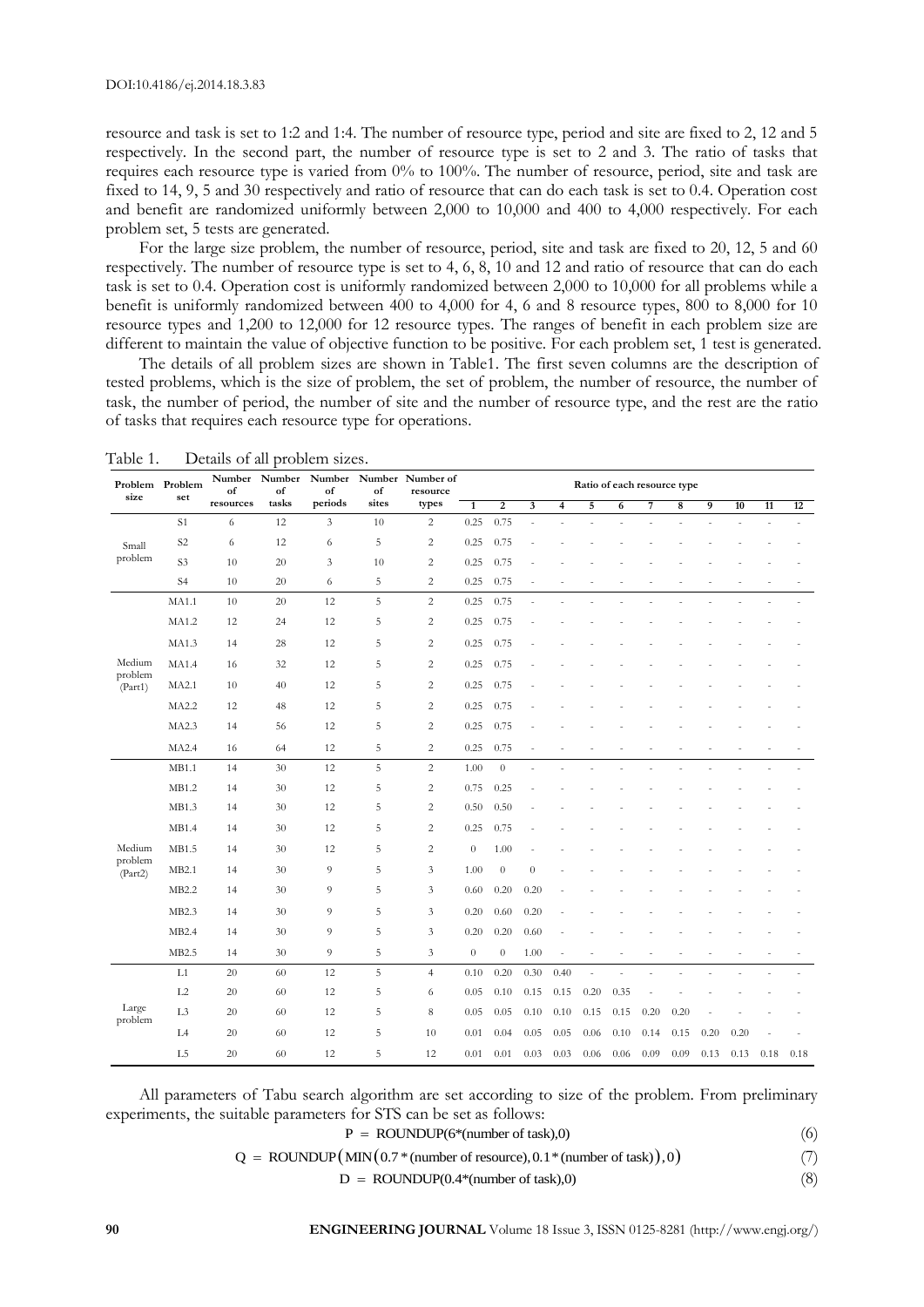$(9)$ 

| Problem<br>Max iteration<br>$(W) /$ time $(V)$<br>5 seconds<br>5 seconds | <b>MTS</b><br>Tabu list<br>(N)                                                                                                                                                                                                                                  | Candidate<br>list                                                                                                                                                                                                                                                                                                                                                                                                        | Parameters<br>Max                                                                                    |                                                                                                                                                                                                                           | <b>STS</b>                                                                                            |                                                                                                                                                                |
|--------------------------------------------------------------------------|-----------------------------------------------------------------------------------------------------------------------------------------------------------------------------------------------------------------------------------------------------------------|--------------------------------------------------------------------------------------------------------------------------------------------------------------------------------------------------------------------------------------------------------------------------------------------------------------------------------------------------------------------------------------------------------------------------|------------------------------------------------------------------------------------------------------|---------------------------------------------------------------------------------------------------------------------------------------------------------------------------------------------------------------------------|-------------------------------------------------------------------------------------------------------|----------------------------------------------------------------------------------------------------------------------------------------------------------------|
|                                                                          |                                                                                                                                                                                                                                                                 |                                                                                                                                                                                                                                                                                                                                                                                                                          |                                                                                                      |                                                                                                                                                                                                                           |                                                                                                       |                                                                                                                                                                |
|                                                                          |                                                                                                                                                                                                                                                                 |                                                                                                                                                                                                                                                                                                                                                                                                                          | iteration                                                                                            | Tabu<br>list                                                                                                                                                                                                              | Tricker<br>for Divert                                                                                 | Duration for<br>Divert                                                                                                                                         |
|                                                                          | 3                                                                                                                                                                                                                                                               | (M)<br>4                                                                                                                                                                                                                                                                                                                                                                                                                 | (P)<br>8                                                                                             | (Q)<br>1                                                                                                                                                                                                                  | (D)<br>$\mathbf{1}$                                                                                   | (E)<br>2                                                                                                                                                       |
|                                                                          | 3                                                                                                                                                                                                                                                               | 8                                                                                                                                                                                                                                                                                                                                                                                                                        | 15                                                                                                   | $\mathbf{1}$                                                                                                                                                                                                              | 1                                                                                                     | 2                                                                                                                                                              |
| 5 seconds                                                                | 3                                                                                                                                                                                                                                                               | 8                                                                                                                                                                                                                                                                                                                                                                                                                        | 12                                                                                                   | $\mathbf{1}$                                                                                                                                                                                                              | $\mathbf{1}$                                                                                          | $\overline{\mathbf{c}}$                                                                                                                                        |
| 5 seconds                                                                | 3                                                                                                                                                                                                                                                               | 4                                                                                                                                                                                                                                                                                                                                                                                                                        | 24                                                                                                   | 1                                                                                                                                                                                                                         | 2                                                                                                     | 2                                                                                                                                                              |
| 200 iterations<br>MA1.1                                                  | $\mathfrak{Z}$                                                                                                                                                                                                                                                  | 3                                                                                                                                                                                                                                                                                                                                                                                                                        | $\mathbf{1}$                                                                                         | $\mathbf{2}$                                                                                                                                                                                                              | $\mathbf{2}$                                                                                          | 24                                                                                                                                                             |
|                                                                          |                                                                                                                                                                                                                                                                 |                                                                                                                                                                                                                                                                                                                                                                                                                          |                                                                                                      |                                                                                                                                                                                                                           |                                                                                                       | 29                                                                                                                                                             |
|                                                                          |                                                                                                                                                                                                                                                                 |                                                                                                                                                                                                                                                                                                                                                                                                                          |                                                                                                      |                                                                                                                                                                                                                           |                                                                                                       | 34<br>39                                                                                                                                                       |
|                                                                          |                                                                                                                                                                                                                                                                 |                                                                                                                                                                                                                                                                                                                                                                                                                          |                                                                                                      |                                                                                                                                                                                                                           |                                                                                                       | 48                                                                                                                                                             |
|                                                                          |                                                                                                                                                                                                                                                                 |                                                                                                                                                                                                                                                                                                                                                                                                                          |                                                                                                      |                                                                                                                                                                                                                           |                                                                                                       | 58                                                                                                                                                             |
|                                                                          |                                                                                                                                                                                                                                                                 |                                                                                                                                                                                                                                                                                                                                                                                                                          |                                                                                                      |                                                                                                                                                                                                                           |                                                                                                       | 68                                                                                                                                                             |
|                                                                          | 3                                                                                                                                                                                                                                                               | 3                                                                                                                                                                                                                                                                                                                                                                                                                        | 2                                                                                                    | 6                                                                                                                                                                                                                         | 2                                                                                                     | 77                                                                                                                                                             |
|                                                                          | 3                                                                                                                                                                                                                                                               | $\overline{\mathbf{3}}$                                                                                                                                                                                                                                                                                                                                                                                                  | $\mathbf{1}$                                                                                         | 3                                                                                                                                                                                                                         | $\mathbf{1}$                                                                                          | 36                                                                                                                                                             |
|                                                                          | 3                                                                                                                                                                                                                                                               | 3                                                                                                                                                                                                                                                                                                                                                                                                                        | 1                                                                                                    | 3                                                                                                                                                                                                                         | 1                                                                                                     | 36                                                                                                                                                             |
|                                                                          |                                                                                                                                                                                                                                                                 |                                                                                                                                                                                                                                                                                                                                                                                                                          |                                                                                                      |                                                                                                                                                                                                                           |                                                                                                       | 36                                                                                                                                                             |
|                                                                          |                                                                                                                                                                                                                                                                 |                                                                                                                                                                                                                                                                                                                                                                                                                          |                                                                                                      |                                                                                                                                                                                                                           |                                                                                                       | 36                                                                                                                                                             |
|                                                                          |                                                                                                                                                                                                                                                                 |                                                                                                                                                                                                                                                                                                                                                                                                                          |                                                                                                      |                                                                                                                                                                                                                           |                                                                                                       | 36<br>36                                                                                                                                                       |
|                                                                          |                                                                                                                                                                                                                                                                 |                                                                                                                                                                                                                                                                                                                                                                                                                          |                                                                                                      |                                                                                                                                                                                                                           |                                                                                                       | 36                                                                                                                                                             |
|                                                                          |                                                                                                                                                                                                                                                                 |                                                                                                                                                                                                                                                                                                                                                                                                                          |                                                                                                      |                                                                                                                                                                                                                           |                                                                                                       | 36                                                                                                                                                             |
|                                                                          |                                                                                                                                                                                                                                                                 |                                                                                                                                                                                                                                                                                                                                                                                                                          |                                                                                                      |                                                                                                                                                                                                                           |                                                                                                       | 36                                                                                                                                                             |
|                                                                          | 3                                                                                                                                                                                                                                                               | 170                                                                                                                                                                                                                                                                                                                                                                                                                      | 1                                                                                                    |                                                                                                                                                                                                                           | 1                                                                                                     | 36                                                                                                                                                             |
|                                                                          | 4                                                                                                                                                                                                                                                               | 32                                                                                                                                                                                                                                                                                                                                                                                                                       | 2                                                                                                    | $\mathbf 5$                                                                                                                                                                                                               | $\overline{\mathbf{c}}$                                                                               | 72                                                                                                                                                             |
|                                                                          | 4                                                                                                                                                                                                                                                               | 32                                                                                                                                                                                                                                                                                                                                                                                                                       | 2                                                                                                    | $\mathbf 5$                                                                                                                                                                                                               | 2                                                                                                     | 72                                                                                                                                                             |
|                                                                          |                                                                                                                                                                                                                                                                 | 32                                                                                                                                                                                                                                                                                                                                                                                                                       | 2                                                                                                    | 5                                                                                                                                                                                                                         | 2                                                                                                     | 72                                                                                                                                                             |
|                                                                          | 4                                                                                                                                                                                                                                                               |                                                                                                                                                                                                                                                                                                                                                                                                                          | 2                                                                                                    |                                                                                                                                                                                                                           | 2                                                                                                     | 72                                                                                                                                                             |
|                                                                          | 4                                                                                                                                                                                                                                                               |                                                                                                                                                                                                                                                                                                                                                                                                                          |                                                                                                      |                                                                                                                                                                                                                           |                                                                                                       | $72\,$                                                                                                                                                         |
|                                                                          | <b>MA1.2</b><br>MA1.3<br><b>MA1.4</b><br><b>MA2.1</b><br>MA2.2<br>MA2.3<br>MA2.4<br>MB1.1<br>MB1.2<br>MB1.3<br>MB1.4<br>MB1.5<br>MB2.1<br>80 iterations<br>80 iterations<br>MB2.2<br>MB2.3<br>80 iterations<br>MB2.4<br>80 iterations<br>MB2.5<br>80 iterations | 200 iterations<br>3<br>200 iterations<br>3<br>3<br>200 iterations<br>200 iterations<br>3<br>200 iterations<br>3<br>3<br>200 iterations<br>200 iterations<br>200 iterations<br>200 iterations<br>200 iterations<br>3<br>200 iterations<br>3<br>200 iterations<br>3<br>3<br>3<br>3<br>3<br>100 iterations<br>100 iterations<br>100 iterations<br>100 iterations<br>100 iterations<br>The experiment of small size problems | 3<br>3<br>3<br>3<br>$\mathfrak z$<br>$\mathfrak{Z}$<br>3<br>3<br>3<br>6<br>6<br>32<br>64<br>32<br>32 | $\mathbf{1}$<br>$\mathbf{1}$<br>1<br>$\mathbf{1}$<br>$\overline{\mathbf{c}}$<br>$\mathbf{1}$<br>1<br>1<br>1<br>1<br>$\mathbf{1}$<br>1<br>2<br>*The value of all parameters in STS is calculated by equation $(6) - (9)$ . | $\overline{c}$<br>3<br>3<br>4<br>4<br>5<br>3<br>3<br>3<br>3<br>$\mathfrak z$<br>3<br>3<br>3<br>5<br>5 | 2<br>$\overline{\mathbf{c}}$<br>$\mathbf{2}$<br>2<br>$\overline{c}$<br>$\overline{c}$<br>$\mathbf{1}$<br>1<br>1<br>1<br>1<br>$\mathbf{1}$<br>$\mathbf{1}$<br>2 |

| Table 2. |  | Parameters for all test problems. |
|----------|--|-----------------------------------|
|----------|--|-----------------------------------|

#### **The experiment of small size problems**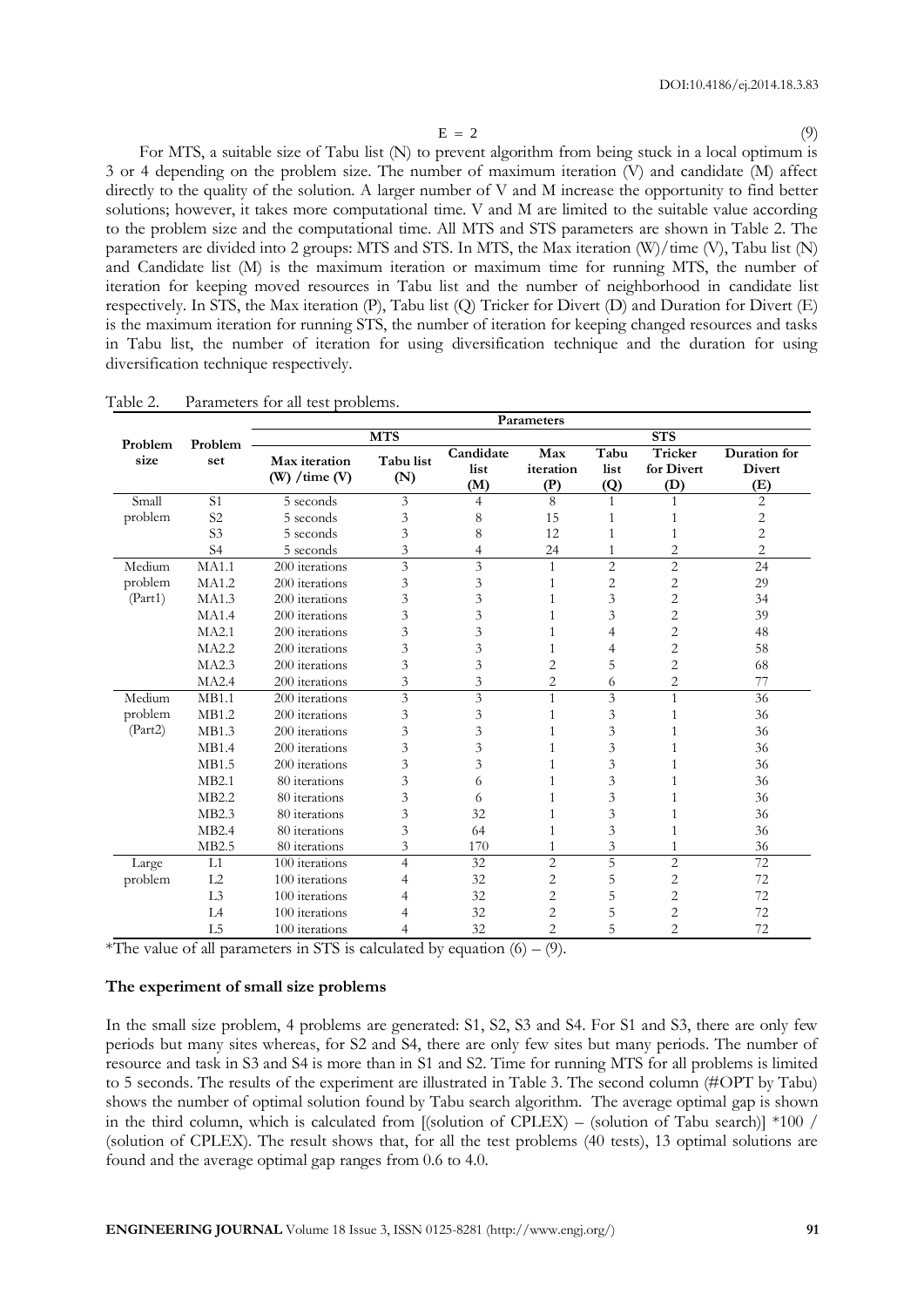| Problem set    | #OPT by Tabu Average gap<br>$(10 \text{ tests})$ |     |
|----------------|--------------------------------------------------|-----|
| S <sub>1</sub> |                                                  | 0.6 |
| S <sub>2</sub> |                                                  | 1.5 |
| S <sub>3</sub> |                                                  | 2.7 |
| S4             |                                                  |     |

Table 3. The results from experiments of small size problems.

#### **The experiment of medium size problems [part1]**

In the medium size problem [part1], the experiment is separated into two groups, and four problems per group are generated: MA1.1 to MA1.4 for the first group, and MA2.1 to MA2.4 for the second group. All parameters in both groups are the same except the number of task which is set by the ratio of resource and task (1:2 for the first group and 1:4 for the second group). The result of the experiment is shown in Table 4. The second column shows the computational time of CPLEX while the third column shows time to find the best solution of Tabu search algorithm. The forth to sixth column show the minimum optimal gap, maximum optimal gap and average optimal gap. The average optimal gap and computational time are plotted in Fig. 4. The result shows that the computational time of CPLEX considerably increases when the number and ratio of resource and task increase. Tabu search algorithm can find good solutions in a short time comparing with CPLEX and the quality of the solution remains good when the number and ratio of the resource and task increase.

Table 4. The results from experiments of medium size problems [part 1].

|              | ш.                      |                |                    |                    |                    |  |
|--------------|-------------------------|----------------|--------------------|--------------------|--------------------|--|
| Problem set  | <b>CPLEX</b> time (sec) | Tabu time(sec) | Minimum gap $(\%)$ | Maximum gap $(\%)$ | Average gap $(\%)$ |  |
| <b>MA1.1</b> | 52                      |                | 2.8                | 7.9                | 5.3                |  |
| MA1.2        | 48                      | 6              | 3.3                | 8.8                | 6.0                |  |
| MA1.3        | 108                     | 33             | 3.3                | 7.4                | 5.1                |  |
| <b>MA1.4</b> | 775                     |                | 2.8                | 7.5                | 4.8                |  |
| MA2.1        | 66                      | 39             | 3.3                | 7.4                | 5.5                |  |
| MA2.2        | 212                     | 49             | 3.8                | 6.0                | 4.5                |  |
| MA2.3        | 335                     | 64             | 4.8                | 6.7                | 5.3                |  |
| <b>MA2.4</b> | 953                     | 99             | 3.7                | 5.4                | 4.4                |  |



Fig. 4. Computational time and optimal gap of medium size problem [part 1].

#### **The experiment of medium size problems [part2]**

In the medium size problem [part2], the experiment is separated into two groups by the number of resource type, and five problems per group are generated: MB1.1. to MB1.5 for the first group and MB2.1 to MB2.5 for the second group. All parameters in both groups are the same except the number of resource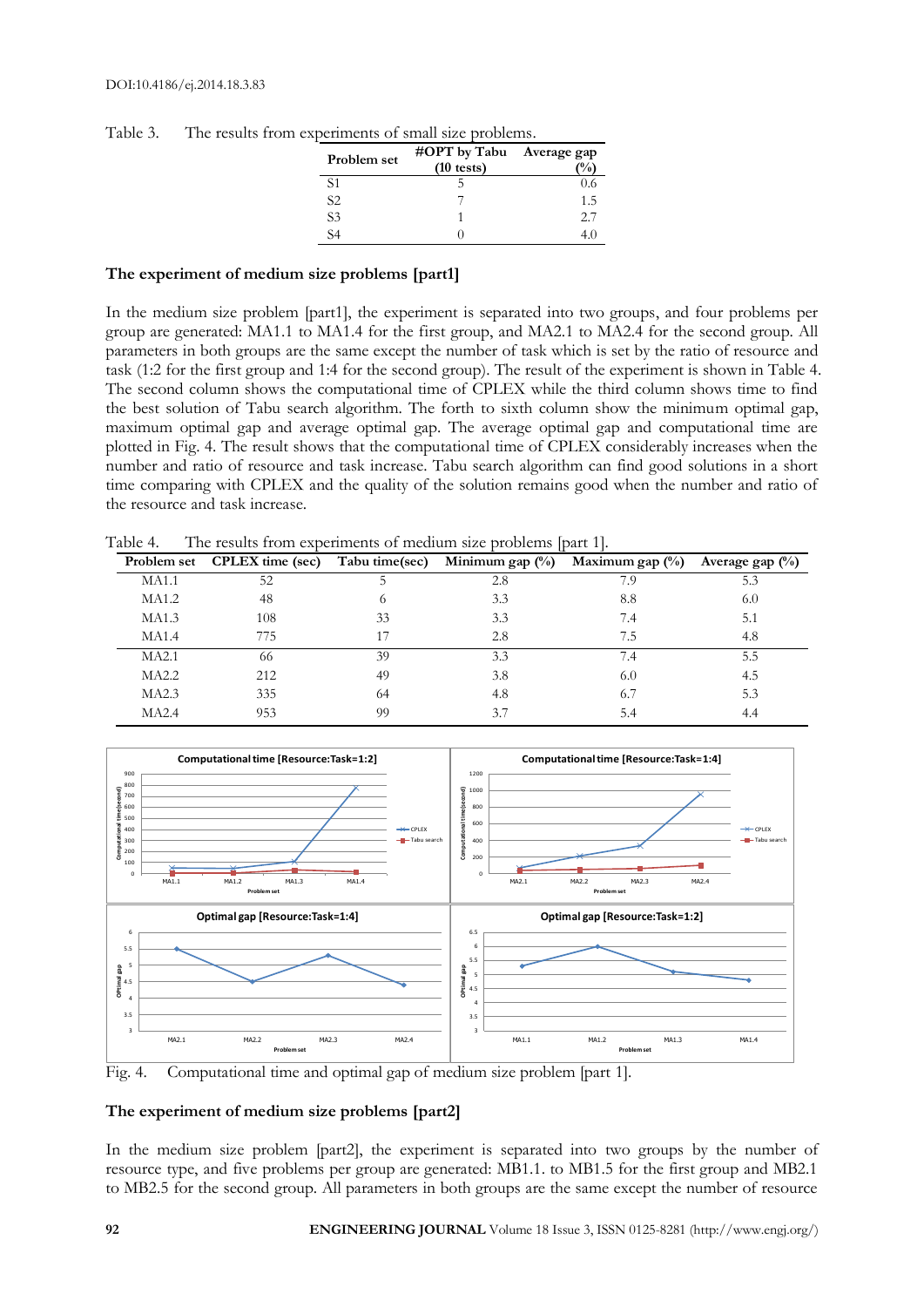type varied from 2 to 3 and the ratio of task that requires each type varied from 0% to 100%. The result of the experiment is shown in Table 5 and the computational time and optimal gap are illustrated in Fig. 5. The result shows that the computational time of CPLEX extremely increases when the number of resource type and the ratio increase (for this experiment, the number of resource type just increases by 1). The optimal gap slightly increases when the ratio increases. However, the algorithm can still provide good solutions in a short time comparing with the CPLEX.

|       | Problem set CPLEX time (sec) | Tabu time(sec) | Minimum gap $(\%)$ | Maximum gap $(\%)$ | Average gap $(\%)$ |
|-------|------------------------------|----------------|--------------------|--------------------|--------------------|
| MB1.1 | 2                            | 8              | 2.7                | 4.2                | 3.7                |
| MB1.2 | 38                           | 13             | 0.9                | 6.8                | 3.7                |
| MB1.3 | 88                           | 29             | 2.8                | 7.5                | 4                  |
| MB1.4 | 178                          | 38             | 4.7                | 7.9                | 6.1                |
| MB1.5 | 619                          | 28             | 5.8                | 8.7                | 7.1                |
| MB2.1 |                              |                | 1.53               | 6.09               | 4.6                |
| MB2.2 | 13                           | 11             | 2.61               | 10.02              | 5.6                |
| MB2.3 | 183                          | 65             | 4.35               | 8.28               | 6                  |
| MB2.4 | 1334                         | 120            | 5.11               | 11.35              | 8.1                |
| MB2.5 | 2435                         | 370            | 10.85              | 18.82              | 13.9               |

Table 5. The results from experiments of medium size problems [part 2].



Fig. 5. Computational time and optimal gap of medium size problem [part 2].

#### **The experiment of large size problems**

In the large size problem, five problems are generated: L1, L2, L3, L4 and L5. Because finding an optimal solution for this problem set takes a lot of time, the computational time for running CPLEX is limited to 4,000 seconds while time for running MTS is limited to 100 iterations and the number of candidate list is fixed to 32. We know from the result of experiment in medium size problem that the computational time or complexity of the problem extremely increases when the number of resource type increases. In this experiment, the number of resource type is varied from 4 to 12, which is a large number comparing with the previous experiment (2 and 3 resource types), to evaluate the efficiency of the algorithm when being applied to high complexity problems. The computational time and optimal gap are shown in Table 6. The value of optimal gap in this problem set can be less than zero because running time of CPLEX is limited and solutions from CPLEX can be worse than the solutions from Tabu search algorithm. As shown in the Table5, the optimal gap of four out of five problems is less than zero, which means that four out of five solutions from Tabu search algorithm are better than solutions from CPLEX. Figure 6 illustrates the computational time and the best solution found in each time by CPLEX and Tabu search algorithm. Parts of CPLEX line that have no data means that CPLEX cannot find any feasible solution. As can be seen, when the number of resource type increases, time to find a feasible solution by CPLEX increases. In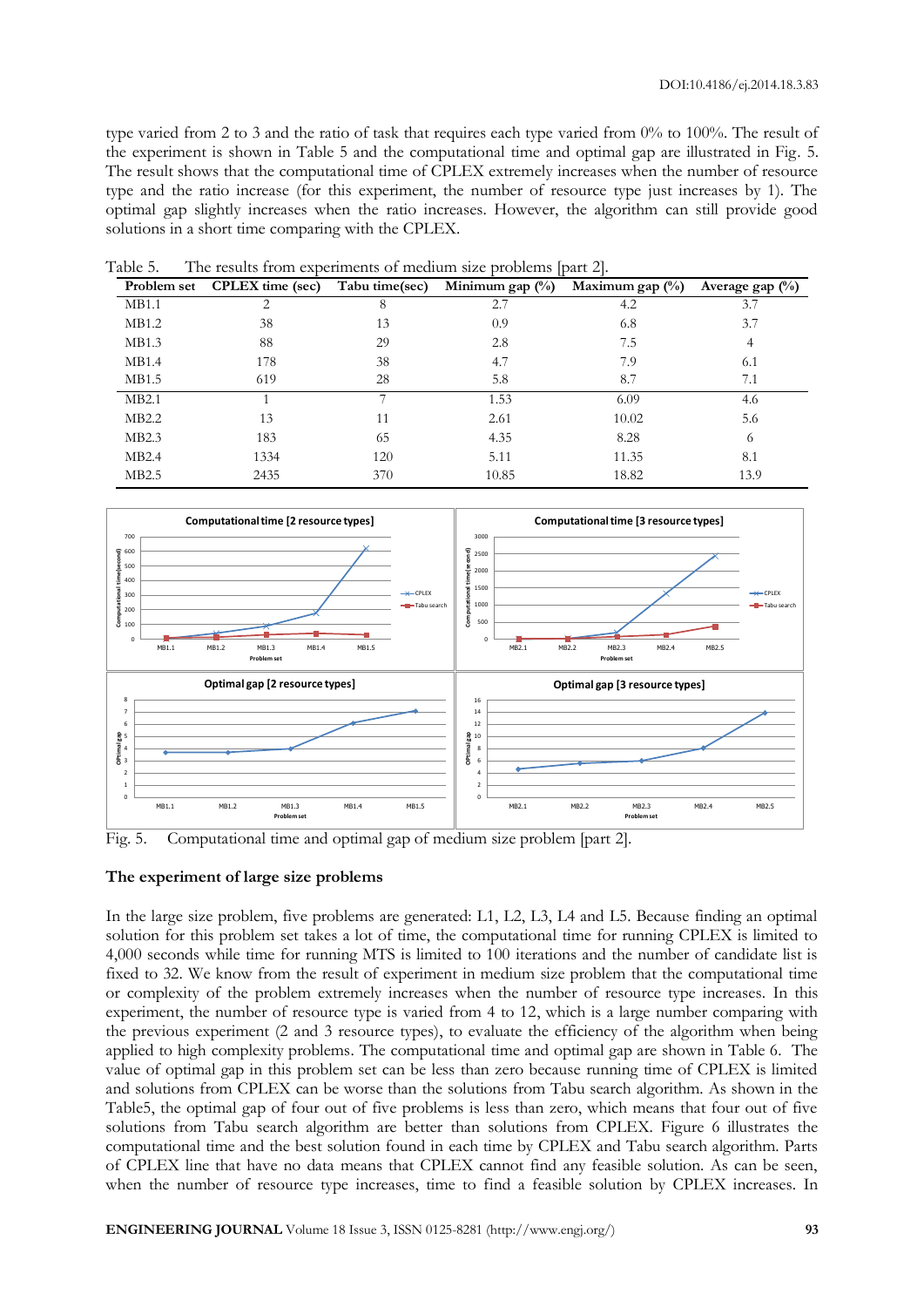contrast to CPLEX, Tabu search algorithm can provide good feasible solutions in a very short computational time.

| Table 6. |             | The results from experiments of large size problems. |         |
|----------|-------------|------------------------------------------------------|---------|
|          | Problem set | Tabu time(sec)                                       | Gap     |
|          |             | 934                                                  | 4.9     |
|          | L2          | 269                                                  | $-1.1$  |
|          | L3          | 217                                                  | $-45.8$ |
|          |             | 203                                                  | $-29.2$ |
|          |             | 705                                                  | $-17.3$ |



Fig. 6. Computational time and optimal gap of large size problem [part 2].

In summary, the complexity of problems drastically increases when the number of resource type and the number of task that requires joint of multiple resource types increase. Tabu search algorithm performs well in all problem sizes. Many solutions in small size problem are optimal and the average gap for all problems is 2.2%. In the medium size problem, good solutions can be found in a short time comparing with CPLEX (average gap  $= 5.8\%$ ). For the large size problem, the proposed algorithm clearly outperforms CPLEX. Most solutions from Tabu search algorithm are better than solutions from CPLEX and all best solutions can be found quickly comparing with CPLEX.

#### **6. Conclusion**

In most allocation and assignment models, only one resource type is considered. If multiple resources types are considered, they fail to consider joint requirement of multiple resource types. In this study, we have considered this aspect in a multi-period multi-site assignment problem (multi-period multi-site assignment problem with joint requirement of multiple resource types). This kind of problem can be found in planning multiple health resources in clinic or hospital network. The mathematical model and heuristic based on Tabu search algorithm was developed. The proposed Tabu search algorithm is comprised of two steps (two-step Tabu search algorithm). The first step aims to allocate resources to site while the second step means to assign resources to task. The computational experiments are done to evaluate the efficiency of the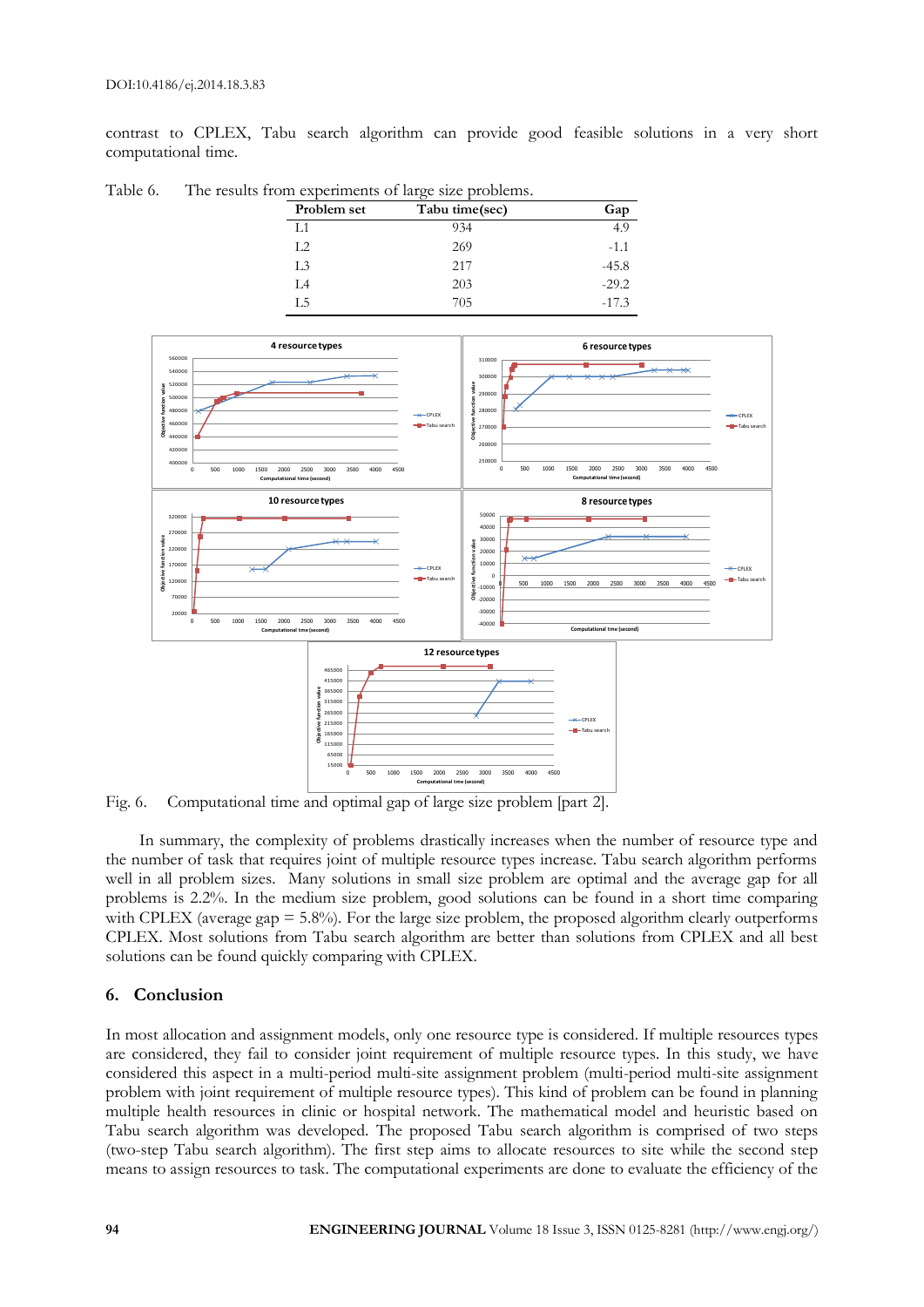algorithm. Test problems are grouped into three sizes: small, medium and large size problems. The result shows that the developed algorithm provides good solutions in all problem sizes.

Although the algorithm performs well for all test problems, the quality of solution tends to be dropped when the ratio of task that requires more than one resource type increases. Future work should find ways to improve the quality of the solution when this ratio is high. In addition, the developed model does not allow their resources to be rotated, so another subject of future study is to develop model that allow their resources to be rotated to many sites.

#### **Acknowledgements**

The portion of this work was presented at 17<sup>th</sup> International Conference of the International Journal of Industrial Engineering – Theory, Applications, and Practice (IJIE) [46]. We wish to thank Prof. Rein Boondiskulchok and Sakol Suethanapornkul for guidance and feedback on the earlier drafts of this paper and anonymous reviewers for insightful comments.

#### **References**

- [1] L. R. Foulds and J. M. Wilson, "A variation of the generalized assignment problem arising in the New Zealand dairy industry," *Annals of Operations Research*, vol. 69, no. 0, pp. 105-114, 1997.
- [2] S. Hajri-Gabouj, "A fuzzy genetic multiobjective optimization algorithm for a multilevel generalized assignment problem," *Systems, Man, and Cybernetics, Part C: Applications and Reviews, IEEE Transactions on*, vol. 33, no. 2, pp. 214-224, 2003.
- [3] G. H. Reynolds, "A shuttle car assignment problem in the mining industry," *Management Science*, vol. 17, no. 9, pp. 652-655, 1971.
- [4] H. D. Sherali, E. K. Bish, and X. Zhu, "Airline fleet assignment concepts, models, and algorithms," *European Journal of Operational Research*, vol. 172, no. 1, pp. 1-30, 2006.
- [5] S. Bilgin, and M. Azizoglu, "Operation assignment and capacity allocation problem in automated manufacturing systems," *Computers & Industrial Engineering*, vol. 56, no. 2, pp. 662-676, 2009.
- [6] A. Corominas, R. Pastor, and E. Rodriguez, "Rotational allocation of tasks to multifunctional workers in a service industry," *International Journal of Production Economics*, vol. 103, no. 1, pp. 3-9, 2006.
- [7] D. W. Pentico, "Assignment problems: A golden anniversary survey," *European Journal of Operational Research*, vol. 176, no. 2, pp. 774-793, 2007.
- [8] C. Rainwater, J. Geunes, and H. Edwin Romeijn, "The generalized assignment problem with flexible jobs," *Discrete Applied Mathematics*, vol. 157, no. 1, pp. 49-67, 2009.
- [9] B. Alidaee, H. Gao, and H. Wang, "A note on task assignment of several problems," *Computers & Industrial Engineering*, vol. 59, no. 4, pp. 1015-1018, 2010.
- [10] A. Ravindran and V. Ramaswami, "On the bottleneck assignment problem," *Journal of Optimization Theory and Applications*, vol. 21, no. 4, pp. 451-458, 1977.
- [11] K. C. Gilbert and R. B. Hofstra, *Multidimensional Assignment Problems*. Blackwell Publishing Ltd, 1988, pp. 306-321.
- [12] L. S. Franz and J. L. Miller, "Scheduling medical residents to rotations: solving the large-scale multiperiod staff assignment problem," *Operations Research*, vol. 41, no. 2, pp. 269-279, 1993.
- [13] X. Zhang and J. F. Bard, "A multi-period machine assignment problem," *European Journal of Operational Research*, vol. 170, no. 2, pp. 398-415, 2006.
- [14] B. Gavish and H. Pirkul, "Efficient algorithms for solving multiconstraint zero-one knapsack problems to optimality," *Mathematical Programming*, vol. 31, no. 1, pp. 78-105, 1985.
- [15] J. B. Mazzola and A. W. Neebe, "Resource-constrained assignment scheduling," *Operations Research*, vol. 34, no. 4, pp. 560-572, 1986.
- [16] G. Caron, P. Hansen, and B. Jaumard, "The assignment problem with seniority and job priority constraints," *Operations Research*, vol. 47, no. 3, pp. 449-453, 1999.
- [17] J.-H. Zhang, J. Li, and Z.-P. Liu, "Multiple-resource and multiple-depot emergency response problem considering secondary disasters," *Expert Systems with Applications*, vol. 39, no. 12, pp. 11066-11071, 2012.
- [18] L. Ozdamar, E. Ekinci, and B. Kucukyazici, "Emergency Logistics Planning in Natural Disasters," *Annals of Operations Research*, vol. 129, no. 1-4, pp. 217-245, 2004.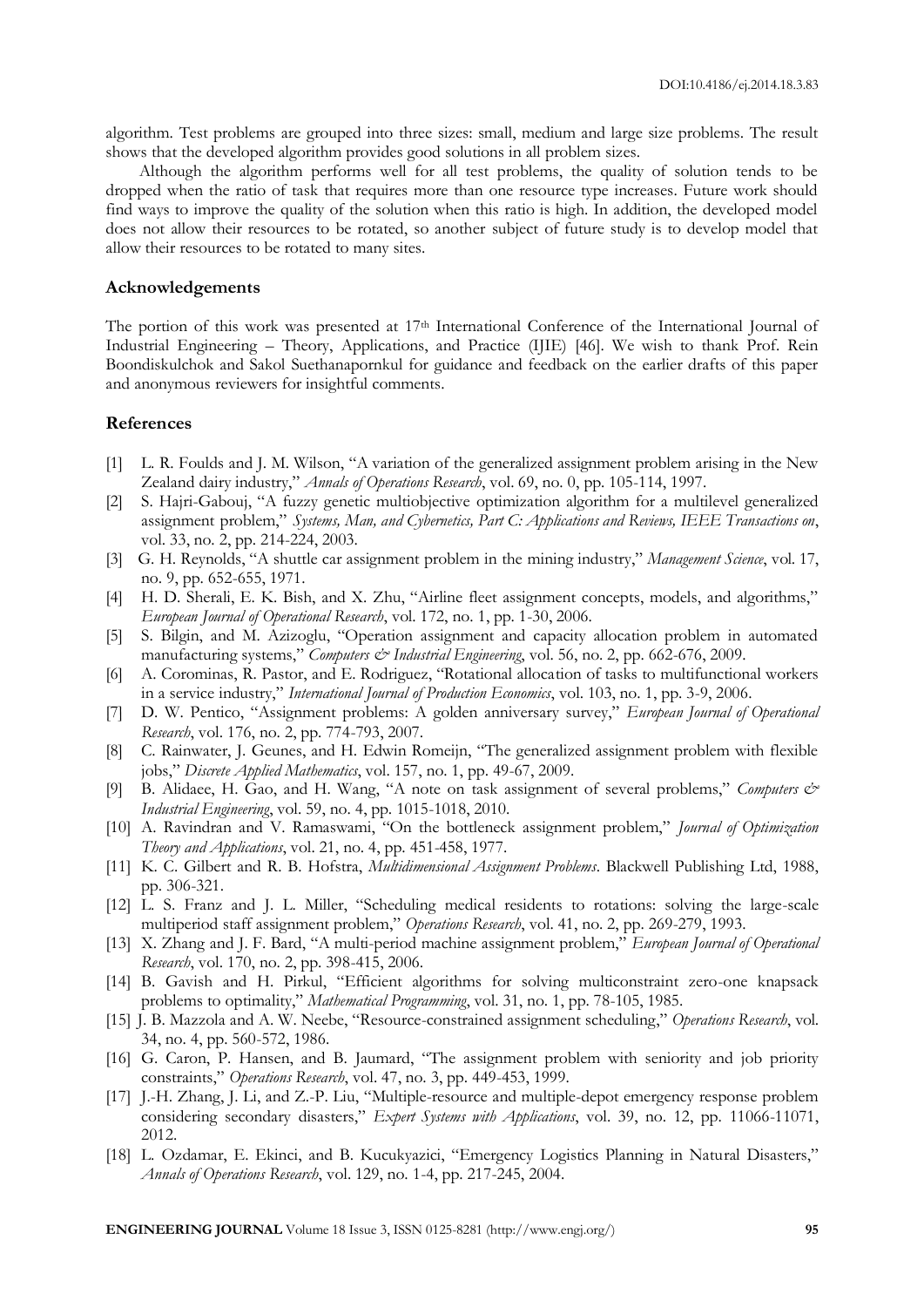- [19] J.-B. Sheu, "An emergency logistics distribution approach for quick response to urgent relief demand in disasters," *Transportation Research Part E: Logistics and Transportation Review*, vol. 43, no. 6, pp. 687-709, 2007.
- [20] G.-H. Tzeng, H.-J. Cheng, and T. D. Huang, "Multi-objective optimal planning for designing relief delivery systems," *Transportation Research Part E: Logistics and Transportation Review*, vol. 43, no. 6, pp. 673-686, 2007.
- [21] F. Fiedrich, F. Gehbauer, and U. Rickers, "Optimized resource allocation for emergency response after earthquake disasters," *Safety Science*, vol. 35, no. 1-3, pp. 41-57, 2000.
- [22] U. Aickelin and K. A. Dowsland, "An indirect Genetic Algorithm for a nurse-scheduling problem," *Computers & Operations Research*, vol. 31, no. 5, pp. 761-778, 2004.
- [23] M. W. Carter and S. D. Lapierre, "Scheduling emergency room physicians," *Health Care Management Science*, vol. 4, no. 4, pp. 347-360, 2001.
- [24] V. M. Trivedi and D. M. Warner, "A branch and bound algorithm for optimum allocation of float nurses," *Management Science*, vol. 22, no. 9, pp. 972-981, 1976.
- [25] W. J. Gutjahr and M. S. Rauner, "An ACO algorithm for a dynamic regional nurse-scheduling problem in Austria," *Computers & Operations Research*, vol. 34, no. 3, pp. 642-666, 2007.
- [26] C. F. F. Costa Filho, D. A. Rivera Rocha, M. G. Fernandes Costa, and W. C. de Albuquerque Pereira, "Using Constraint Satisfaction Problem approach to solve human resource allocation problems in cooperative health services," *Expert Systems with Applications*, vol. 39, no. 1, pp. 385-394, 2012.
- [27] A. M. Caunhye, X. Nie, and S. Pokharel, "Optimization models in emergency logistics: A literature review," *Socio-Economic Planning Sciences*, vol. 46, no. 1, pp. 4-13, 2012.
- [28] N. Altay, and W. G. Green III, "OR/MS research in disaster operations management," *European Journal of Operational Research*, vol. 175, no. 1, pp. 475-493, 2006.
- [29] U. Aickelin and K. A. Dowsland, "Exploiting problem structure in a genetic algorithm approach to a nurse rostering problem," *Journal of Scheduling*, vol. 31, pp. 139-153, 2000.
- [30] K. A. Dowsland, "Nurse scheduling with tabu search and strategic oscillation," *European Journal of Operational Research*, vol. 106, no. 2-3, pp. 393-407, 1998.
- [31] E. Burke, P. Cowling, P. D. Causmaecker, and G. V. Berghe, "A memetic approach to the nurse rostering problem," *Applied Intelligence*, vol. 15, no. 3, pp. 199-214, 2001.
- [32] C.-C. Tsai and S. H. A. Li, "A two-stage modeling with genetic algorithms for the nurse scheduling problem," *Expert Systems with Applications*, vol. 36, no. 5, pp. 9506-9512, 2009.
- [33] S. K. Goyal and J. P. Yadav, "Allocation of doctors to health centres in Haryana State of India -- A case study," *The Journal of the Operational Research Society*, vol. 30, no. 5, pp. 427-431, 1979.
- [34] A. T. Ernst, H. Jiang, M. Krishnamoorthy, and D. Sier, "Staff scheduling and rostering: A review of applications, methods and models," *European Journal of Operational Research*, vol. 153, no. 1, pp. 3-27, 2004.
- [35] B. Toktas, J. W. Yen, and Z. B. Zabinsky, "Addressing capacity uncertainty in resource-constrained assignment problems," *Computers & Operations Research*, vol. 33, no. 3, pp. 724-745, 2006.
- [36] F. Glover, "Future paths for integer programming and links to artificial intelligence," *Comput. Oper. Res.*, vol. 13, no. 5, pp. 533-549, 1986.
- [37] F. Glover, "Tabu search-part 1," *ORSA Journal on Computing*, vol. 1, pp. 190-206, 1989.
- [38] F. Glover, "Tabu search-part 2," *ORSA Journal on Computing*, vol. 2, pp. 4-32, 1990.
- [39] A. P. Punnen and Y. P. Aneja, "A tabu search algorithm for the resource-constrained assignment problem," *The Journal of the Operational Research Society*, vol. 46, no. 2, pp. 214-220, 1995.
- [40] J. Bard and L. Wan, "The task assignment problem for unrestricted movement between workstation groups," *Journal of Scheduling*, vol. 9, no. 4, pp. 315-341, 2006.
- [41] J. Ferland, I. Berrada, I. Nabli, B. Ahiod, P. Michelon, V. Gascon, and É. Gagné, "Generalized assignment type goal programming problem: Application to nurse scheduling," *Journal of Heuristics,* vol. 7, no. 4, pp. 391-413, 2001.
- [42] E. Burke, P. Causmaecker, and G. Berghe, "A hybrid tabu search algorithm for the nurse rostering problem," *Simulated Evolution and Learning*, Lecture Notes in Computer Science, pp. 187-194: Springer Berlin Heidelberg, 1999.
- [43] K. A. Dowsland and J. M. Thompson, "Solving a Nurse Scheduling Problem with Knapsacks, Networks and Tabu Search," *The Journal of the Operational Research Society*, vol. 51, no. 7, pp. 825-833, 2000.